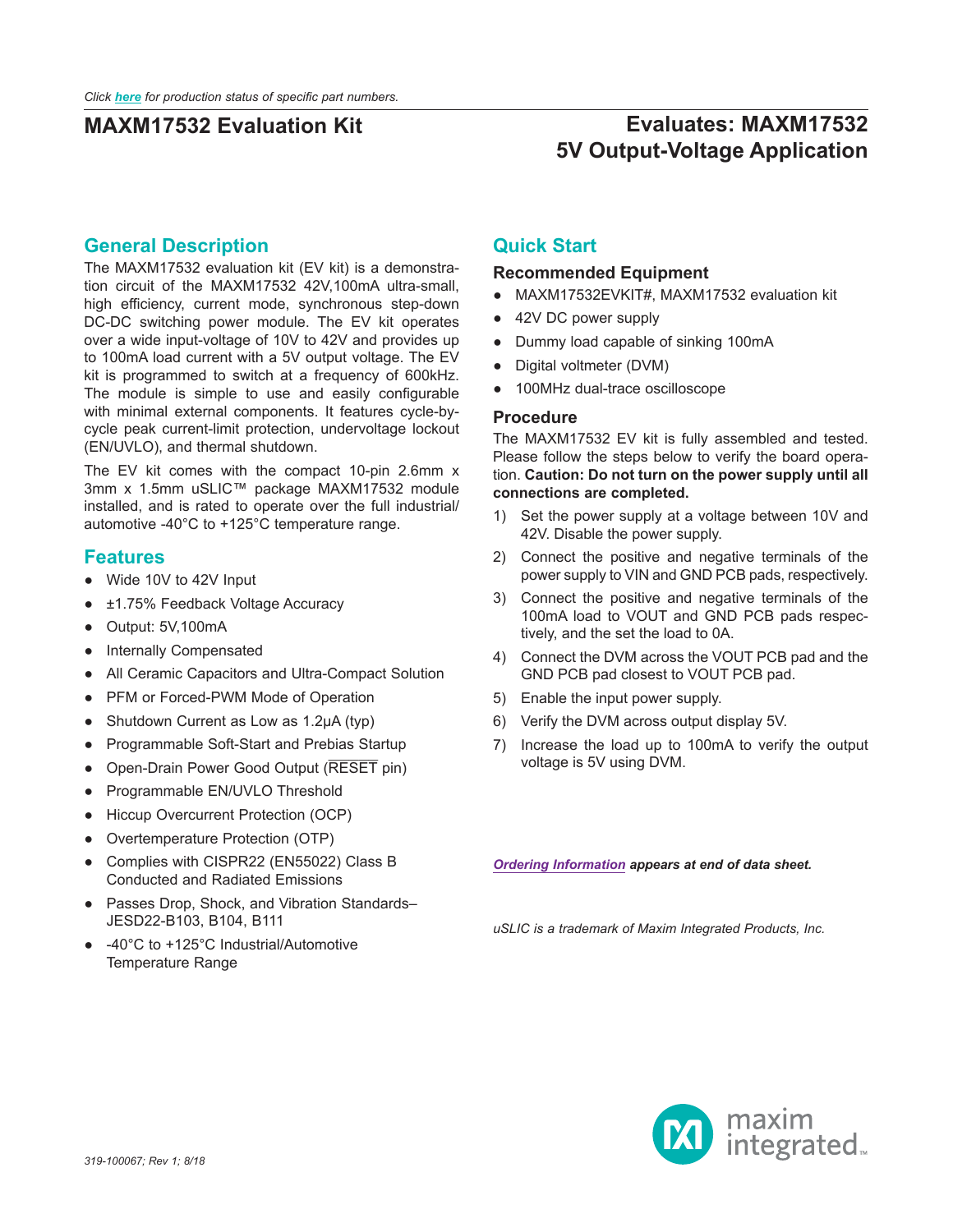## Evaluates: MAXM17532 5V Output-Voltage Application

#### **Detailed Description of Hardware**

The MAXM17532 EV kit is a proven circuit to demonstrate the high-voltage, high-efficiency, and compact solution size of the MAXM17532 synchronous step-down DC-DC power module. The output voltage is preset to 5V to operate from 10V to 42V input and provides up to 100mA load current. The optimal frequency is set at 600kHz to maximize efficiency and minimize component size. The EV kit includes two test points, TP1 for monitoring the LX and TP2 for measuring the RESET voltage.

#### **Soft-Start Input (SS)**

The module offers a fixed 5.1ms internal soft-start when the SS pin is left unconnected. When adjustable soft-start time is required, connect a capacitor from SS to GND to program the soft-start time. The minimum soft-start time is related to the output capacitance  $(C<sub>OUT</sub>)$  and the output voltage ( $V_{\text{OUT}}$ ) by the following equation:

 $t_{SS}$  > 0.05 x  $C_{OUT}$  x  $V_{OUT}$ 

where t<sub>SS</sub> is in milliseconds and C<sub>OUT</sub> is in  $\mu$ F.

Soft-start time  $(t_{SS})$  is related to the capacitor connected at SS  $(C_3)$  by the following equation:

 $C_3$  = 6.25 x t<sub>SS</sub>

where  $t_{SS}$  is in ms and  $C_3$  is in nF.

#### **Mode Selection (MODE)**

The device features a MODE pin for selecting either forced-PWM or PFM mode of operation. If the MODE pin is left unconnected, the device operates in PFM mode at light loads. If the MODE pin is grounded, the device operates in a constant-frequency forced-PWM mode at all loads. The mode of operation cannot be changed onthe-fly during normal operation of the device. Refer to the MAXM17532 module data sheet for more information on the PWM and PFM modes of operation. [Table 1](#page-1-0) shows the EV kit jumper settings that can be used to configure the desired mode of operation.

#### **External Synchronization (RT/SYNC)**

The RT/SYNC pin can be used to synchronize module's internal oscillator to an external system clock. Refer to the *External Synchronization* section in the *MAXM17532 data sheet* for additional information on configuring the external clock synchronization.

#### **Reset Output (RESET)**

The module includes an open-drain RESET output to monitor output voltage. RESET should be pulled up with an external resistor to the desired external power supply less than or equal to 5.5V. RESET goes high-impedance 2ms after the output rises above 95% of its nominal set value and pulls low when the output voltage falls below 92% of the set nominal output voltage. RESET asserts low during the hiccup timeout period. In this EV kit, R7 resistor can be used to pull up the RESET to the output voltage.

#### <span id="page-1-0"></span>**Table 1. MODE Configuration (J1)**

| <b>POSITION</b> | <b>MODE PIN</b>  | <b>MAXM17532 OPERATION</b> |  |
|-----------------|------------------|----------------------------|--|
| $1 - 2$         | Connected to GND | PWM mode                   |  |
| Not Installed   | Open             | PFM mode                   |  |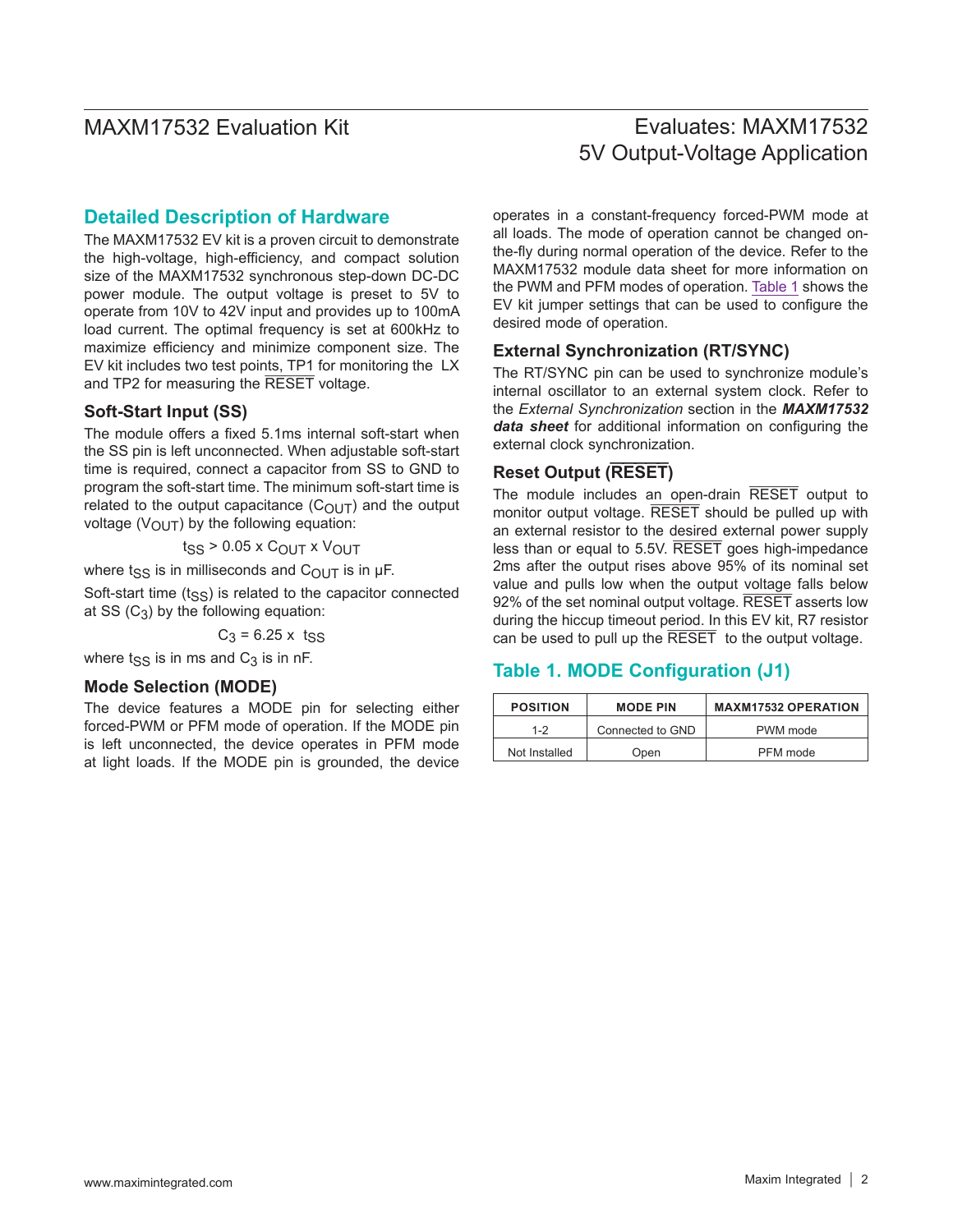# Evaluates: MAXM17532 5V Output-Voltage Application

#### **EV Kit Performance Report**



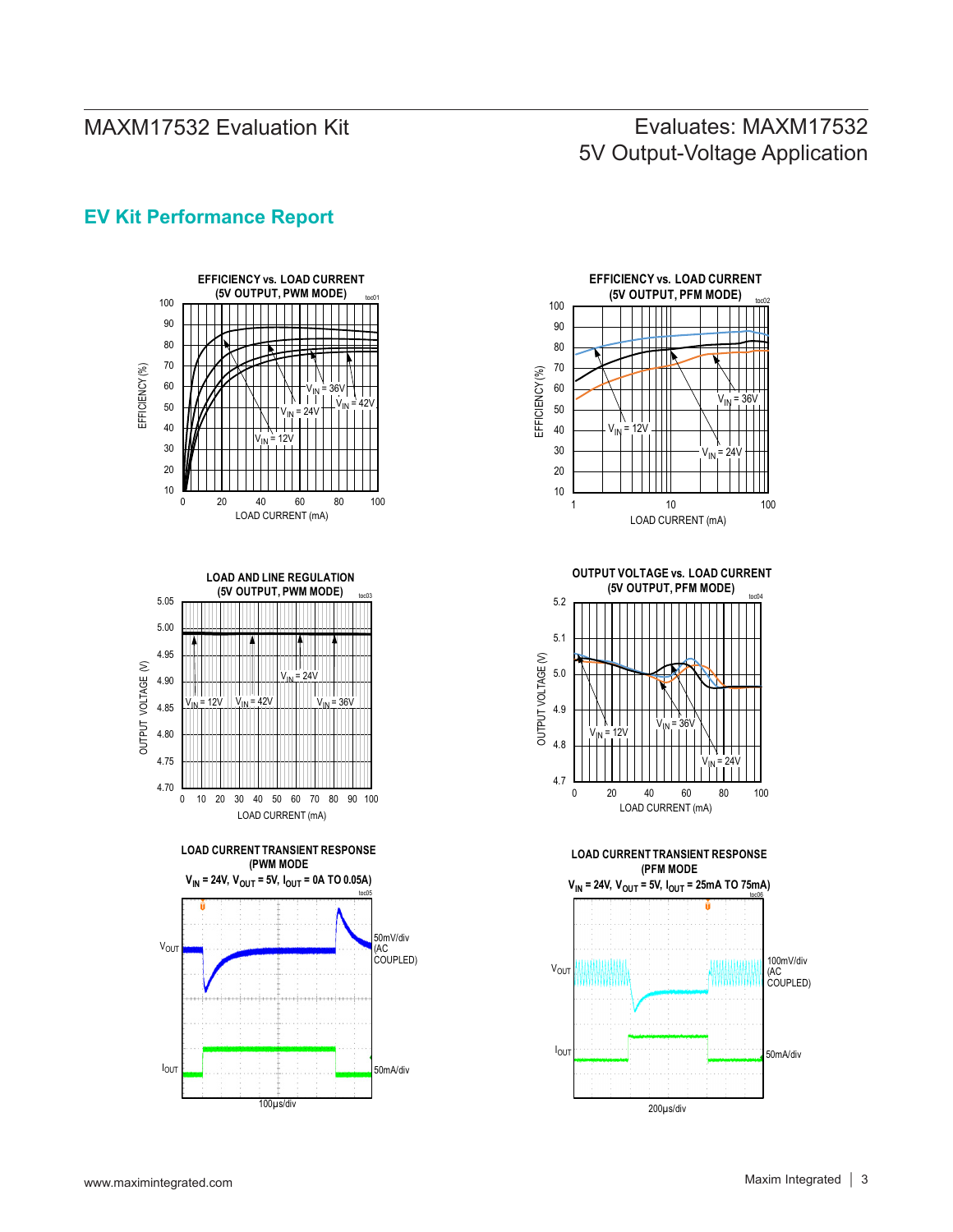# Evaluates: MAXM17532 5V Output-Voltage Application



#### **EV Kit Performance Report (continued)**











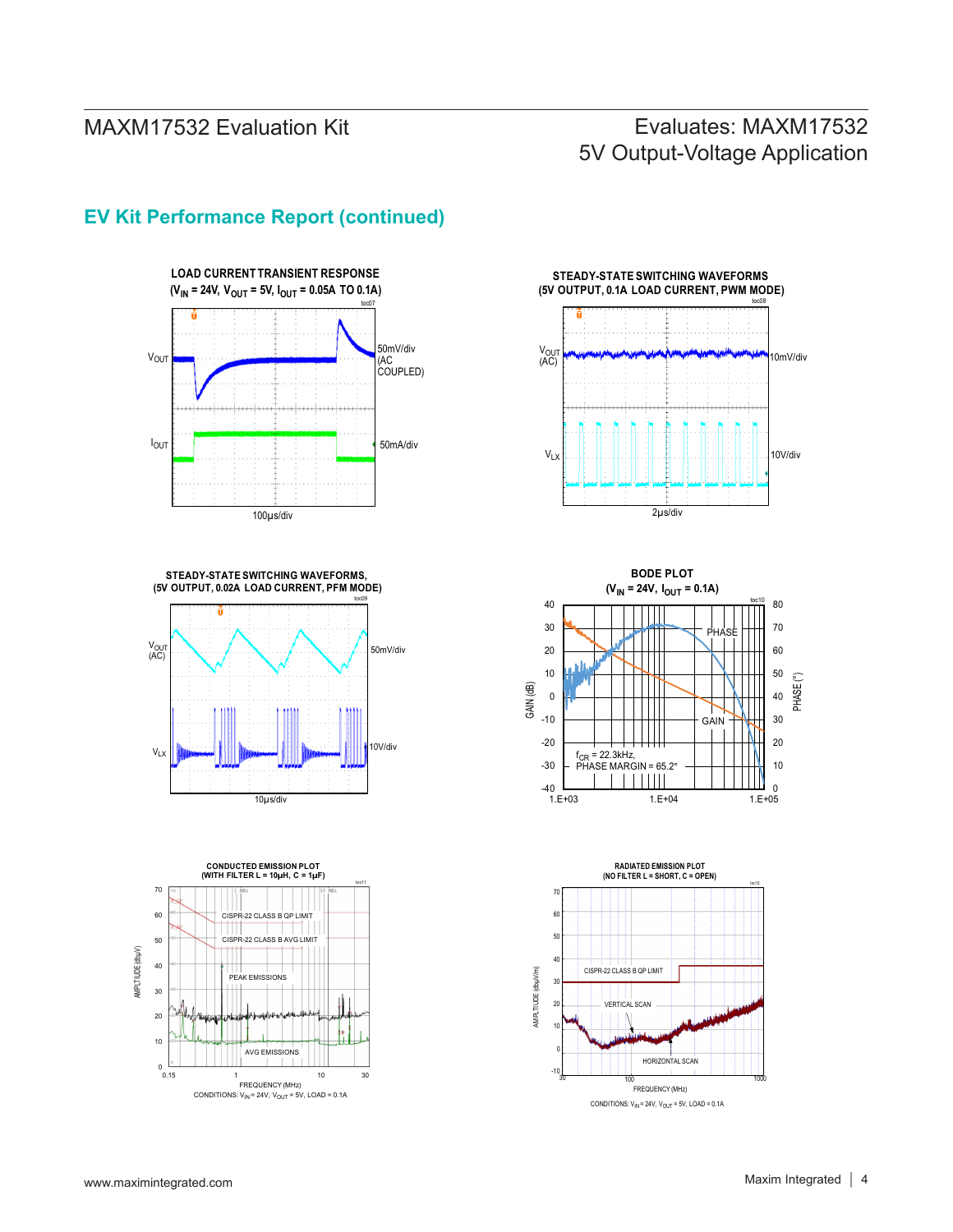# Evaluates: MAXM17532 5V Output-Voltage Application

#### **MAXM17532 EV Kit Bill of Materials**

| S NO | <b>DESIGNATION</b> | <b>OTY</b> | <b>DESCRIPTION</b>                                                                  | MANUFACTURER PARTNUMBER -               | MANUFACTURER PARTNUMBER - 1                |
|------|--------------------|------------|-------------------------------------------------------------------------------------|-----------------------------------------|--------------------------------------------|
|      |                    |            | CAPACITOR; SMT (0805); CERAMIC CHIP; 2.2UF; 50V; TOL=10%; MODEL=; TG=-55 DEGC TO    |                                         |                                            |
|      | 1 C1               |            | 14125 DEGC: TC=X7R                                                                  | TDK C2012X7R1H225K                      |                                            |
|      |                    |            | ICAPACITOR: SMT (0805): CERAMIC CHIP: 10UF: 16V: TOL=10%: TG=-55 DEGC TO +105 DEGC: |                                         |                                            |
|      | 2 C2               |            | ITC=X6S                                                                             | MURATA GRM21BC81C106KA73                |                                            |
|      |                    |            | CAPACITOR; SMT (CASE D); ALUMINUM-ELECTROLYTIC; 22UF; 50V; TOL=20%; TG=-40 DEGC     |                                         |                                            |
|      | 3 C <sub>5</sub>   |            | I ITO +85 DEGC: AUTO                                                                | PANASONIC EEE-1HA220WAP                 |                                            |
|      |                    |            | CAPACITOR; SMT (0402); CERAMIC CHIP; 0.1UF; 50V; TOL=10%; TG=-55 DEGC TO +125 DEGC; |                                         |                                            |
|      | 4 C7, C11          |            | 2 TC=X7R                                                                            | TDK CGA2B3X7R1H104K;C1005X7R1H104K050BB | MURATA GRM155R71H104KE14;GCM155R71H104KE02 |
|      | 5 R1               |            | 1 RESISTOR; 0402; 261K OHM; 1%; 100PPM; 0.063W; METAL FILM                          | VISHAY DALE CRCW0402261KFK              | <b>VISHAY DALE</b>                         |
|      | 6 <sub>R2</sub>    |            | 1 RESISTOR; 0402; 49.9K; 1%; 100PPM; 0.0625W; THICK FILM                            | VISHAY DALE CRCW040249K9FK              | YAGEO 9C04021A4992FLHF3                    |
|      | 7 R3               |            | 1 RESISTOR; 0402; 69.8K OHM; 1%; 100PPM; 0.10W; THICK FILM                          | PANASONIC ERJ-2RKF6982X                 |                                            |
|      | 8 R4               |            | 1 RESISTOR; 0402; 3.01M OHM; 1%; 100PPM; 0.063W; METAL FILM                         | VISHAY DALE CRCW04023M01FK              |                                            |
|      | 9 R <sub>5</sub>   |            | 1 RESISTOR: 0402: 422K OHM: 1%: 100PPM: 0.063W: METAL FILM                          | VISHAY DALE CRCW0402422KFK              |                                            |
|      | 10R                |            | FRESISTOR; 0402; 100K OHM; 1%; 100PPM; 0.10W; THICK FILM                            | PANASONIC ERJ-2RKF1003X                 |                                            |
|      |                    |            | EVKIT PART-IC; COMPACT HIGH VOLTAGE; HIGH-EFFICIENCY STEP-DOWN POWER MODULE;        |                                         |                                            |
|      | 13 U1              |            | 1 PKG. CODE: M102A3+1                                                               | MAXM17532AMB+                           | <b>MAXIM</b>                               |
|      | 14 C <sub>4</sub>  |            | 0 PACKAGE OUTLINE 0805 NON-POLAR CAPACITOR                                          |                                         | <b>N/A</b>                                 |
|      | 15 C <sub>3</sub>  |            | 0 PACKAGE OUTLINE 0402 NON-POLAR CAPACITOR                                          | <b>N/A</b>                              | <b>N/A</b>                                 |

| <b>PART</b>     | <b>TYPE</b>   |
|-----------------|---------------|
| MAXM17532EVKIT# | <b>FV KIT</b> |

*#Denotes RoHS compliant.*

## <span id="page-4-0"></span>**Ordering Information <b>Component Suppliers**

| <b>SUPPLIER</b> | <b>WEBSITE</b>    |
|-----------------|-------------------|
| Murata Americas | www.murata.com    |
| Panasonic Corp. | www.panasonic.com |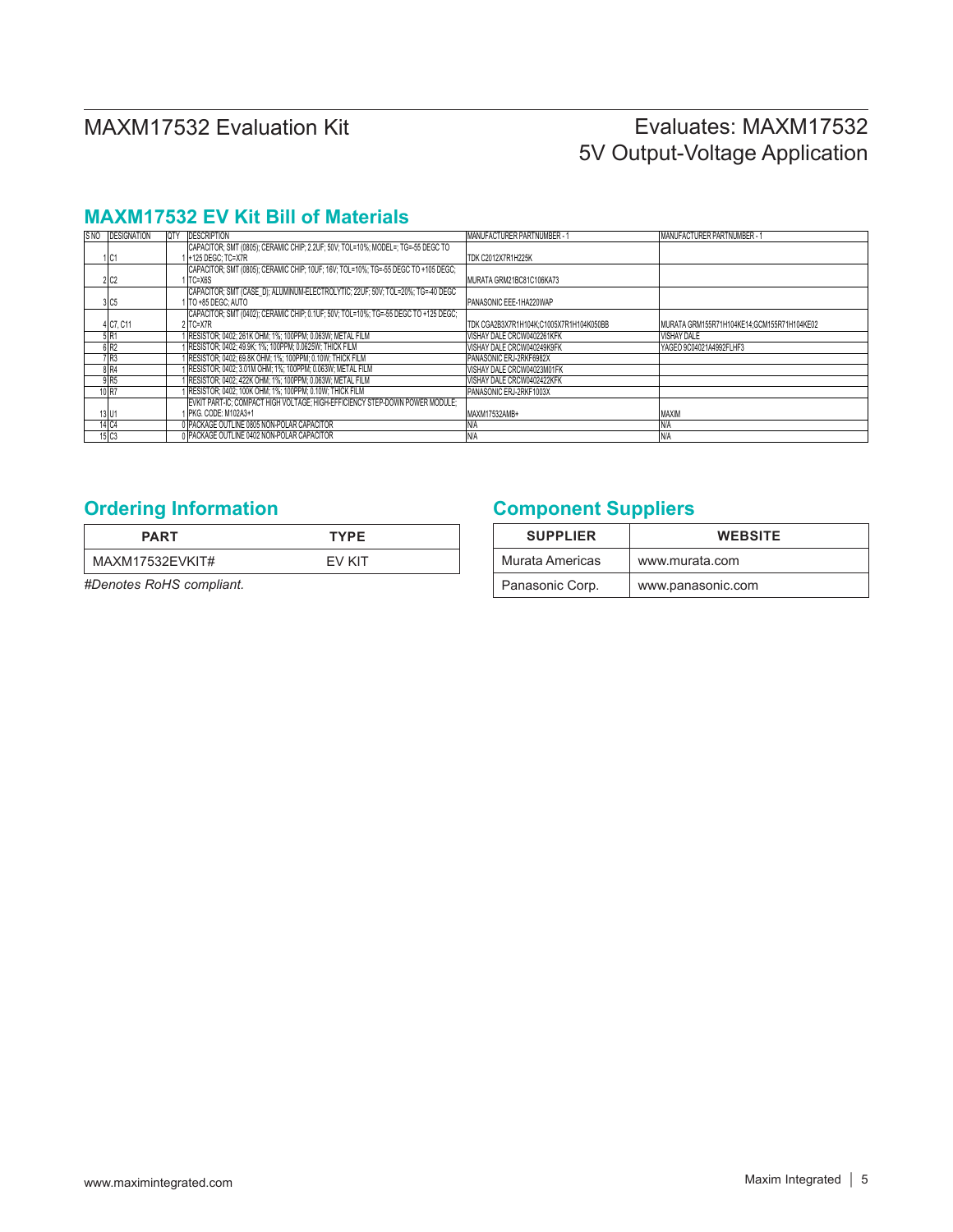# Evaluates: MAXM17532 5V Output-Voltage Application

#### **MAXM17532 EV Kit Schematic**

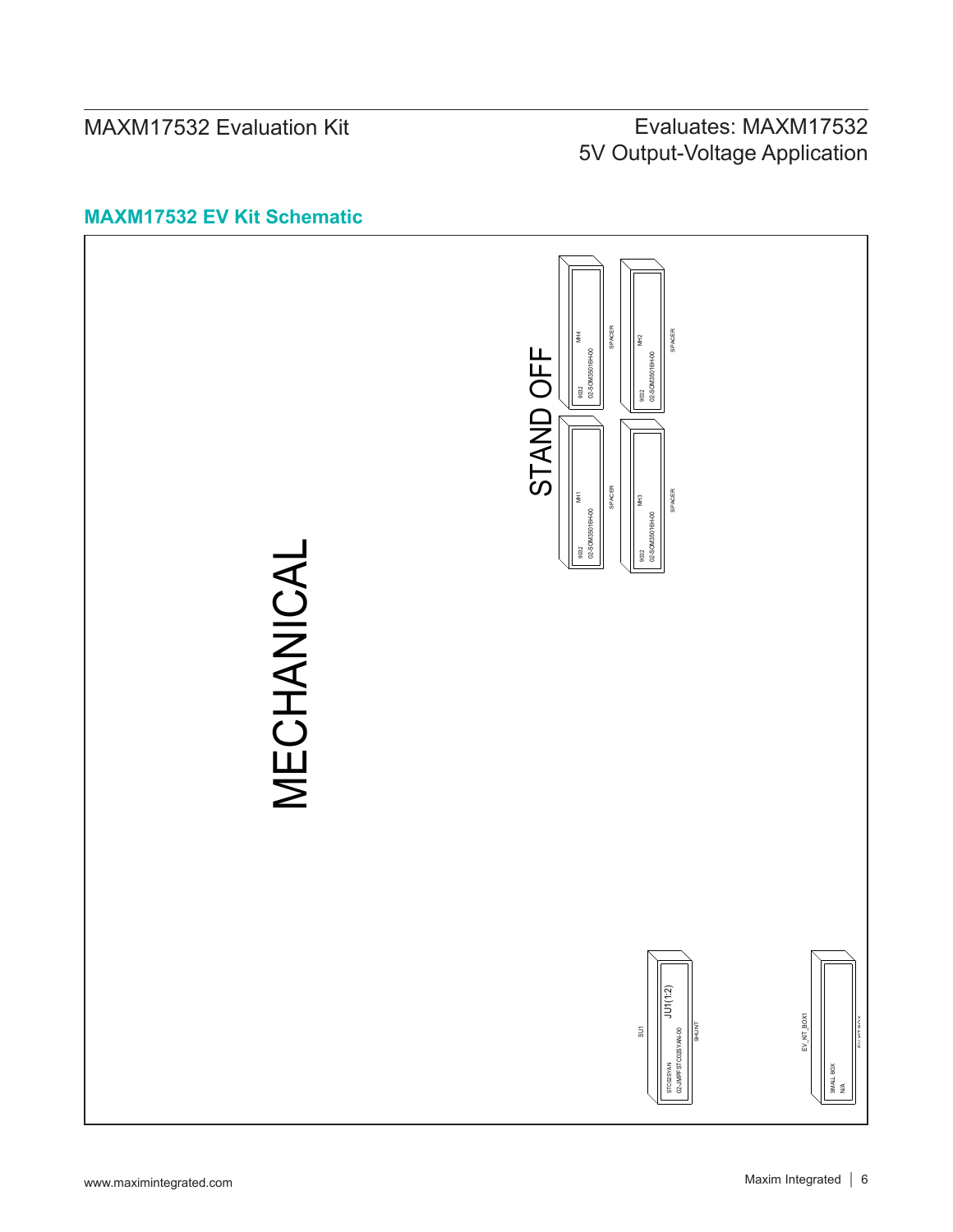# Evaluates: MAXM17532 5V Output-Voltage Application

#### **MAXM17532 EV Kit Schematic (continued)**

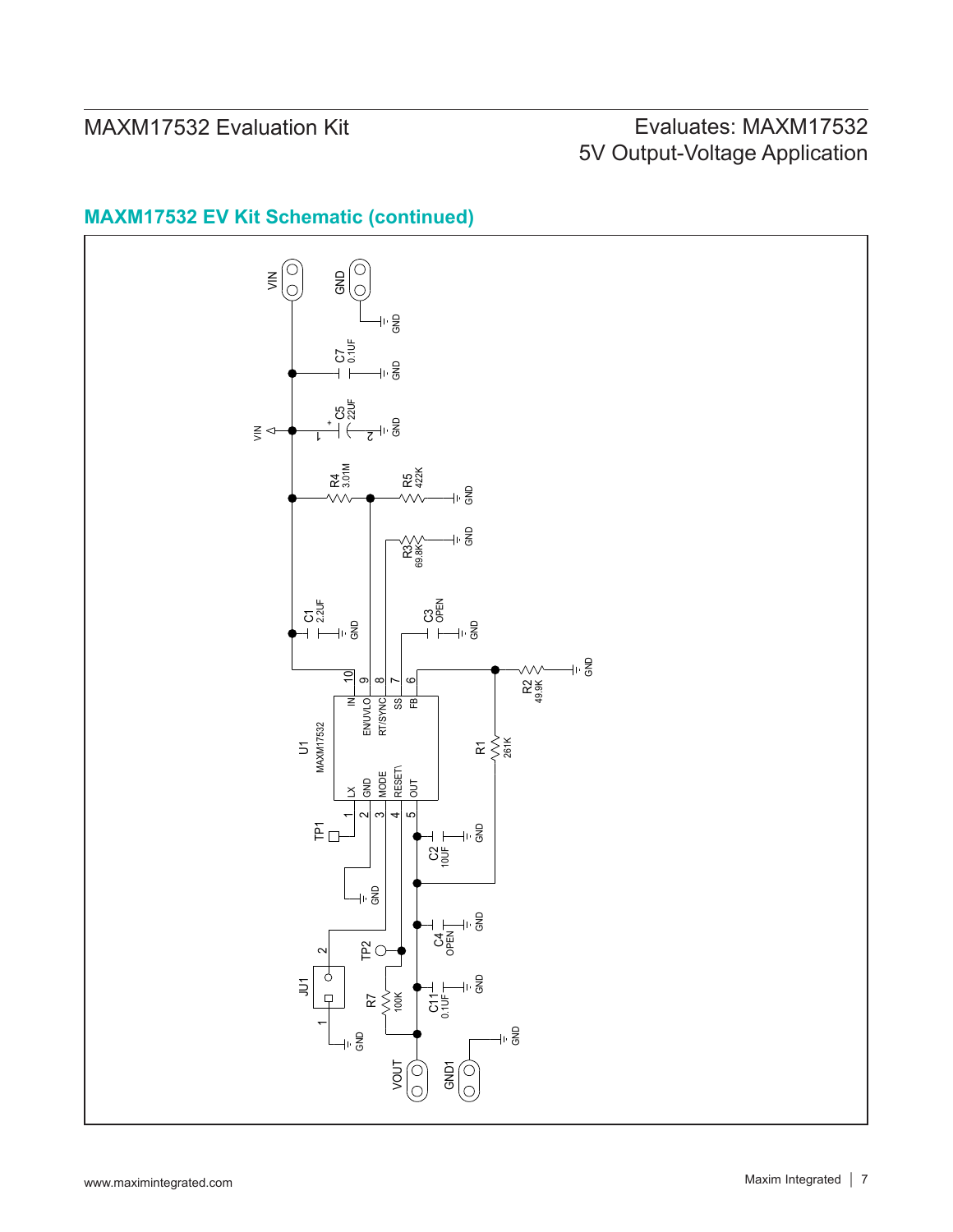# Evaluates: MAXM17532 5V Output-Voltage Application



## **MAXM17532 EV Kit PCB Layouts**

*MAXM17532 EV Kit Silk Top MAXM17532 EV Kit Top*



*MAXM17532 EV Kit Ground MAXM17532 EV Kit Power*



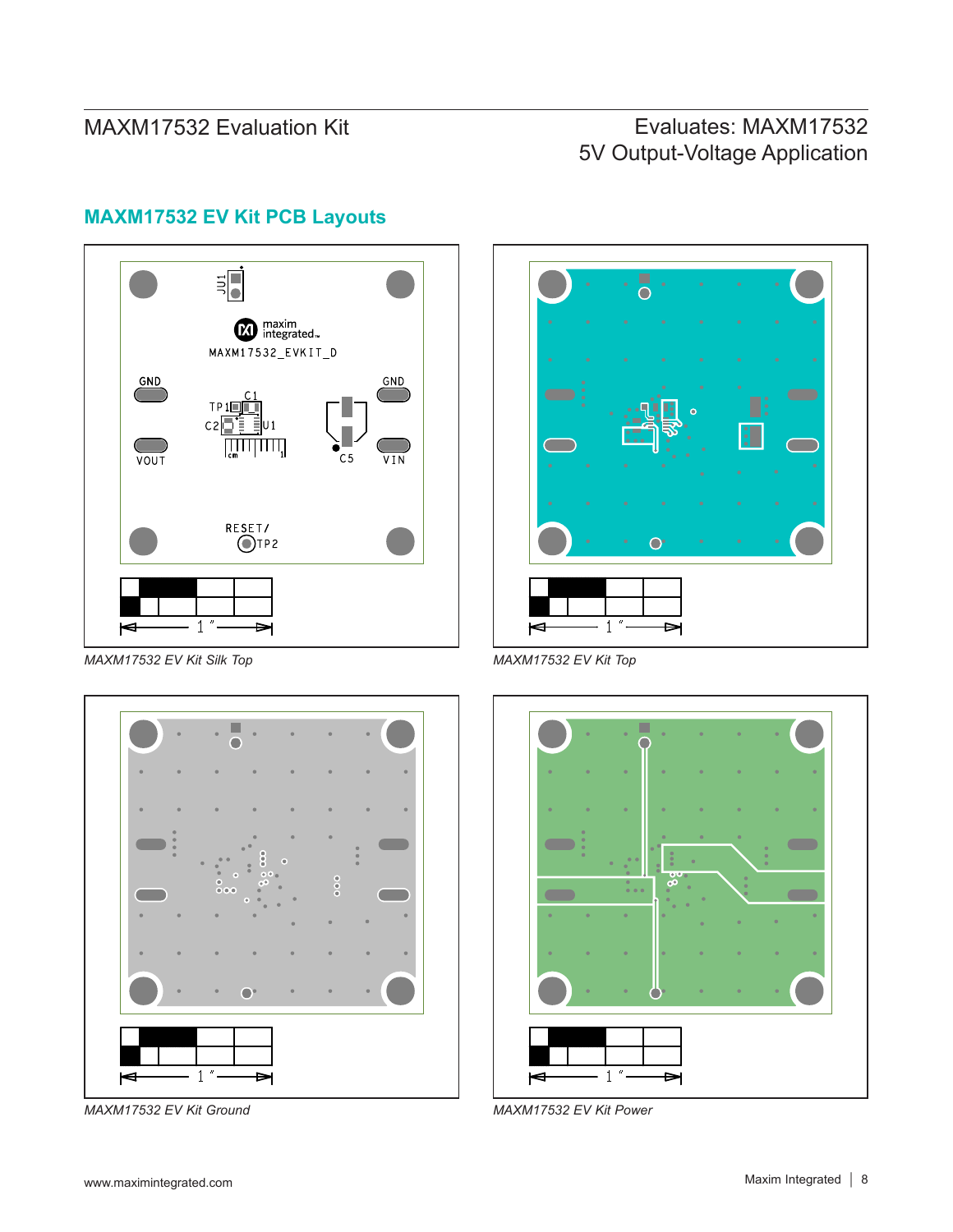# Evaluates: MAXM17532 5V Output-Voltage Application



## **MAXM17532 EV Kit PCB Layouts (continued)**





*MAXM17532 EV Kit Bottom MAXM17532 EV Kit Silk Bottom*